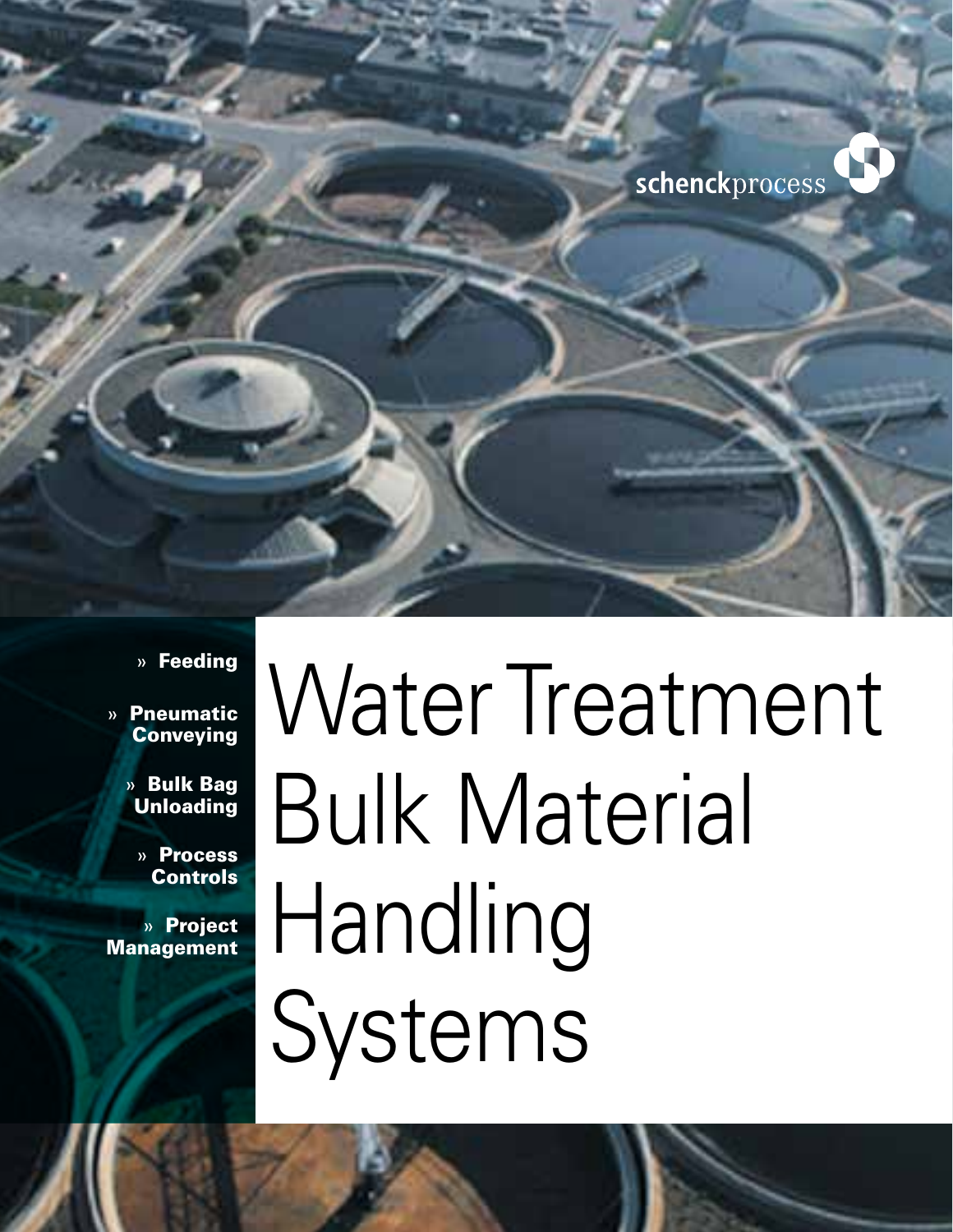#### **Serving Water Treatment Industry**

Schenck Process has a long history of serving and supporting wastewater treatment plants and chemical producers. With expertise in weighing, feeding, pneumatic conveying, and bulk bag unloading we have designed and manufactured bulk material handling for facilities throughout North America.

We handle your dry bulk materials such as activated carbon, diatomaceous earth, fluoride, lime, polymers, and specialty chemicals for the reduction of contaminates in the water purification process. Our feeders deliver accurate and consistent material weighing and for quick material discharge our bulk bag unloaders are the perfect choice. Where high usage rates are required, we have a wide selection of pneumatic conveying systems that provide reliable transportation of raw materials.



#### **Project Management**

At Schenck Process, everything we do is centered on customer satisfaction. We strive to make your equipment and systems robust and efficient. Our project management teams become an extension of your business with a direct line of communication to the many resources within the Schenck Process global network. Your Schenck Process team will take command of the design/build process from the project kick-off all the way to process commissioning. From start to finish, our teams are dedicated to meeting your business goals.



#### **Process Controls**

Our Process Controls Group has been entrusted to control processes for some of the world's most recognizable brands. We have been building customized controls for over 40 years and our engineers have an intimate knowledge of industrial processing and production. Our in-depth experience provides field proven solutions. Process control capabilities include the following:

- Programming and graphic displays custom engineered for any process
- Data trending and collection of sensitive or expensive chemicals
- Recipe integration for varying process conditions or material requirements
- Full design and build capabilities for motor control panels, PLC panels, and operator interface stations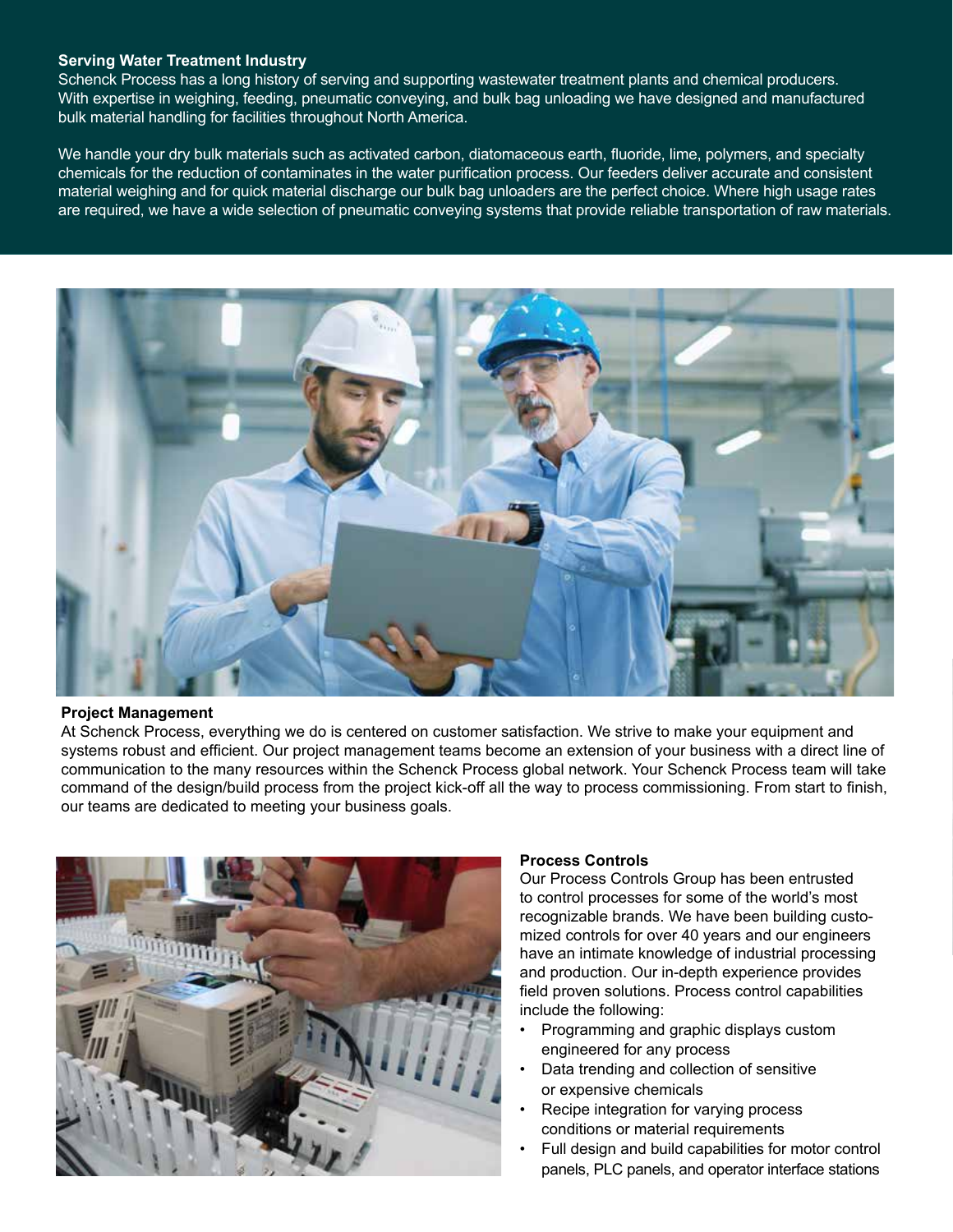### Equipment Solutions for Water Treatment



**AccuRate® Series Feeders** Volumetric feeder

- Feeding accuracies of  $±0.5\%$  to 3%
- Feed rates from .0000017 to 280 ft³/hr
- Paddle agitation to flexible hopper gently massages materials into the feeding screw



#### **PureFeed® AI-300**

Low feed rate feeder

- Quick and easy disassembly for cleaning and maintenance
- Dual arm external agitation system for maximizing material handling versatility
- Designed to handle hazardous materials
- Feed rates from .0007 to 9.5 ft<sup>3</sup>/hr



#### **MechaTron® Feeders**

Precise feeding of bulk solid materials

- Gravimetric feeders insure sensitive or expensive materials are fed at precise quantities
- Feed rate can be adjusted up or down to meet variable process conditions
- **Gravimetric feeders track material** usage, which is valuable for compliance audits and documentation
- Can withstand harsh processing environments



#### **Pneumatic Conveying**

#### Dilute or dense phase

- Fully configurable to specific application
- Single or multiple pickup and/or discharge locations
- Handle explosive materials
- Convey to material storage in silos or work bins
- Systems for both abrasive and non-abrasive materials
- Cost effective solutions for conveying materials over long distances

#### **520 Blower Package**

Pressure style blower for pneumatic conveying or aeration applications

- Both table top and skid mounted packages available
- Line sizes from 2" to 8"
- Silencers and enclosures for reducing blower noise
- Full line of replacement valves, filters, motors, and gauges

#### **SacMaster® Bulk Bag Discharge System**

Bulk bag frame for full bag emptying

- Posi-flow agitation to eliminate material bridging and promote full bag emptying
- Two agitation and two pivoting paddles for full bag support
- Modular design for easy system customization and compatibility
- Dust collection units available for dusty or hazardous materials